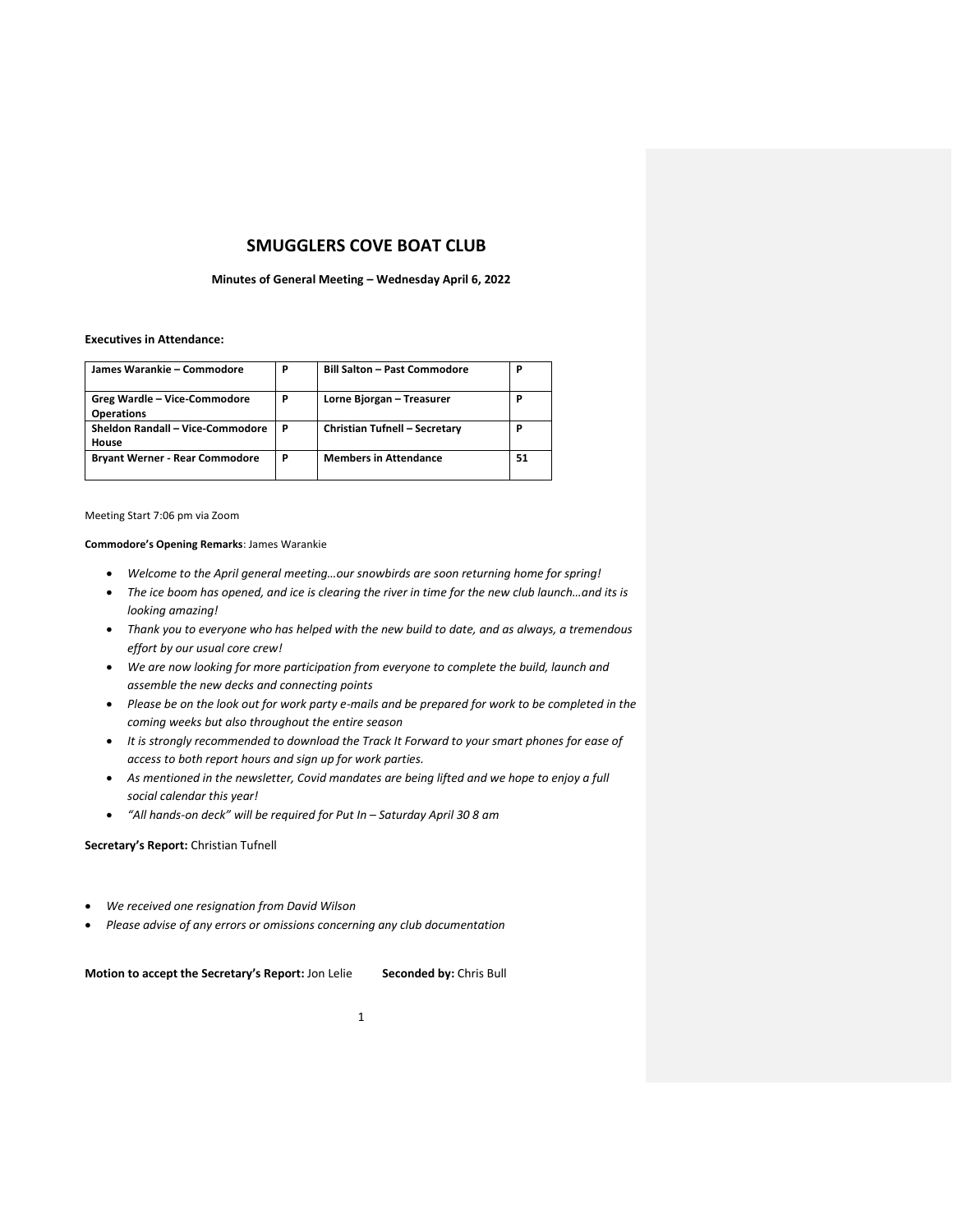### **Correspondence** – James Warankie

• *n/a*

# **Treasurer's Report – Lorne Bjorgan**

SCBC Treasurers Report as of April 4th<sup>t</sup> 2022

Totals below include outstanding cheques, and include dues paid by members to date.

Chequing account balance \$26,888.07

Savings account \$52,580.85

GIC (reserve fund account) \$10,273.88

Total \$89,742.80

# **Notes**

- By the latest estimate we have about \$50,000 additional expenses related to the full project, which includes the building costs, the new deck costs, and front awning etc.
- The building committee is still running within budget, hat's off to all of them for pulling that impossible task off.
- The new decks are running over due to the unforeseen jump in prices from the time the budget was developed about a year ago.
- Flotation cost went up by 25%, massive steel and wood price jumps as well.
- Everyone has done a great job minimizing expenses as best they can.
- **Membership and Docking Fee Invoices** *for the 2022 season are due now.*
- *Please follow the instructions and send your payments via e-transfer to treasurer@smugglerscoveboatclub.com*

**Motion to accept Treasurer's Report:** Reg Rodaro **Seconded by:** Wayne Sherwin

**Sick Members -** James Warankie

### • *n/a*

**New Members - Swearing In** – James Warankie

• Haley Dinel - absent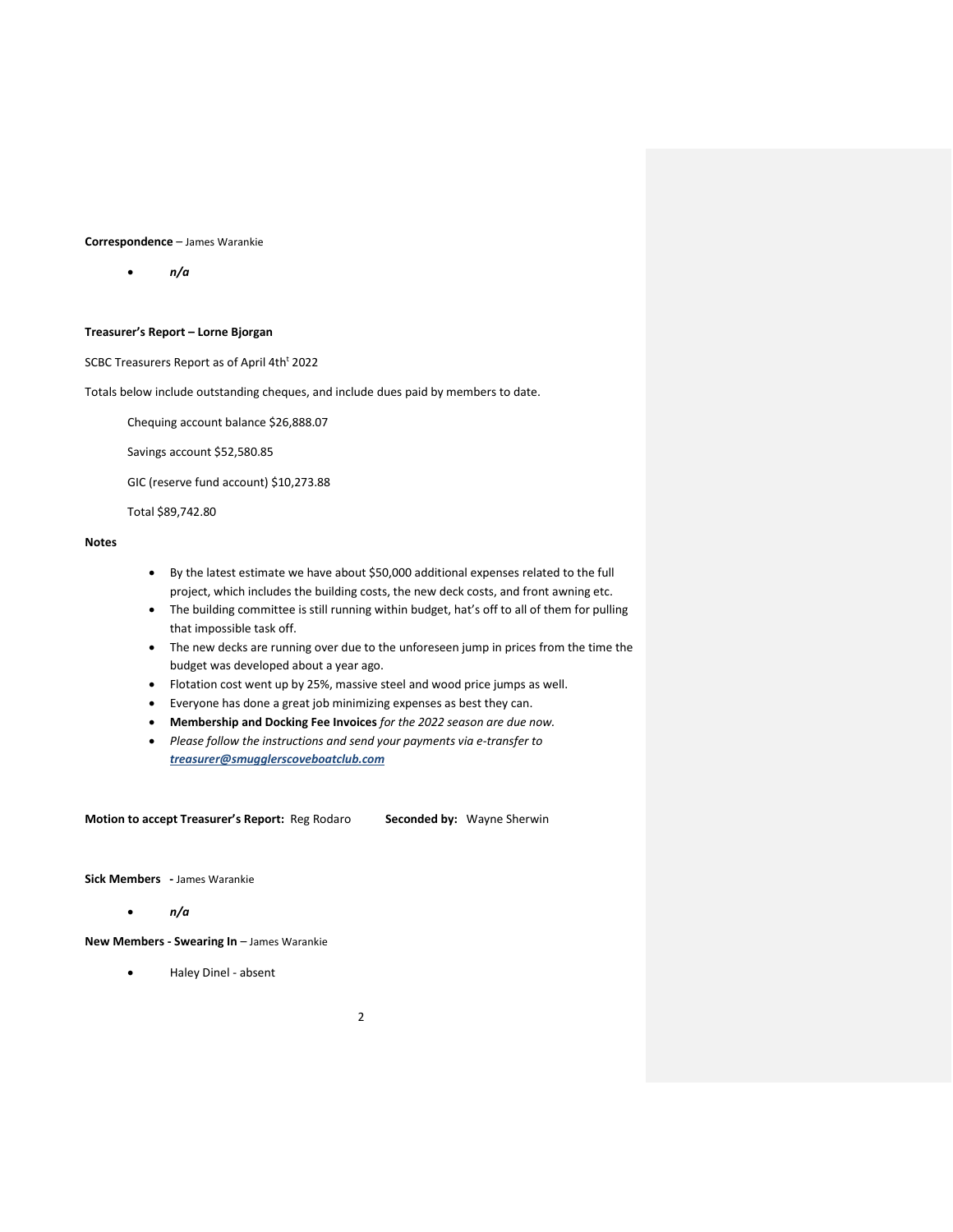### *Orientation Committee Update:* James Warankie

- *Gary Cornet stepping aside from the Orientation Committee*
- *Tom Korcok to join and will be mentored by committee members Wayne Sherwin and Bob Ciupa*
- *Bob to coordinate hand off of new membership applicants – we have several openings to fill and many applicants are on the waiting list*

### **Vice Commodore's Report - Operations:** Greg Wardle

- o *Date to launch the new clubhouse has now been moved forward by Niagara Jet Boat*
- o *The new club house and build committee are ready!*
- o *Workboats are getting ready for launch and need to be retrieved from Reg's house*
- o *We will continue to work with small work parties as much of the work will be slower as we fit and adjust to the new orientation*
- o *The water level is rising, the docks on the beach are looking good and the ice boom has been lifted and the ice will be clear the river in time for the move*

### **Vice Commodore's Report – House:** Sheldon Randall

- o *Meeting with Niagara Parks to get permission and approval to install culvert to correct the beach which has been washed out due to shore erosion*
- o *Sheldon working with Bob M and Terry S*
- o *It is hopeful this situation will be corrected in time for put in*

### **Rear Commodore's Report:** Bryant Werner

- o *Dock Exchange – e-mail coming out shortly*
- o *Please follow the instructions, complete, and return to the Rear Commodore ASAP!*
- o *Membership Fees and Dock Intention Sheets must be fully returned to initiate the process*

### **Social Chair –** Bruce Lee

Kudos to the building committee and special thanks to John and Linda Andreas for allowing us the use of their home workshop to manufacture the new platforms!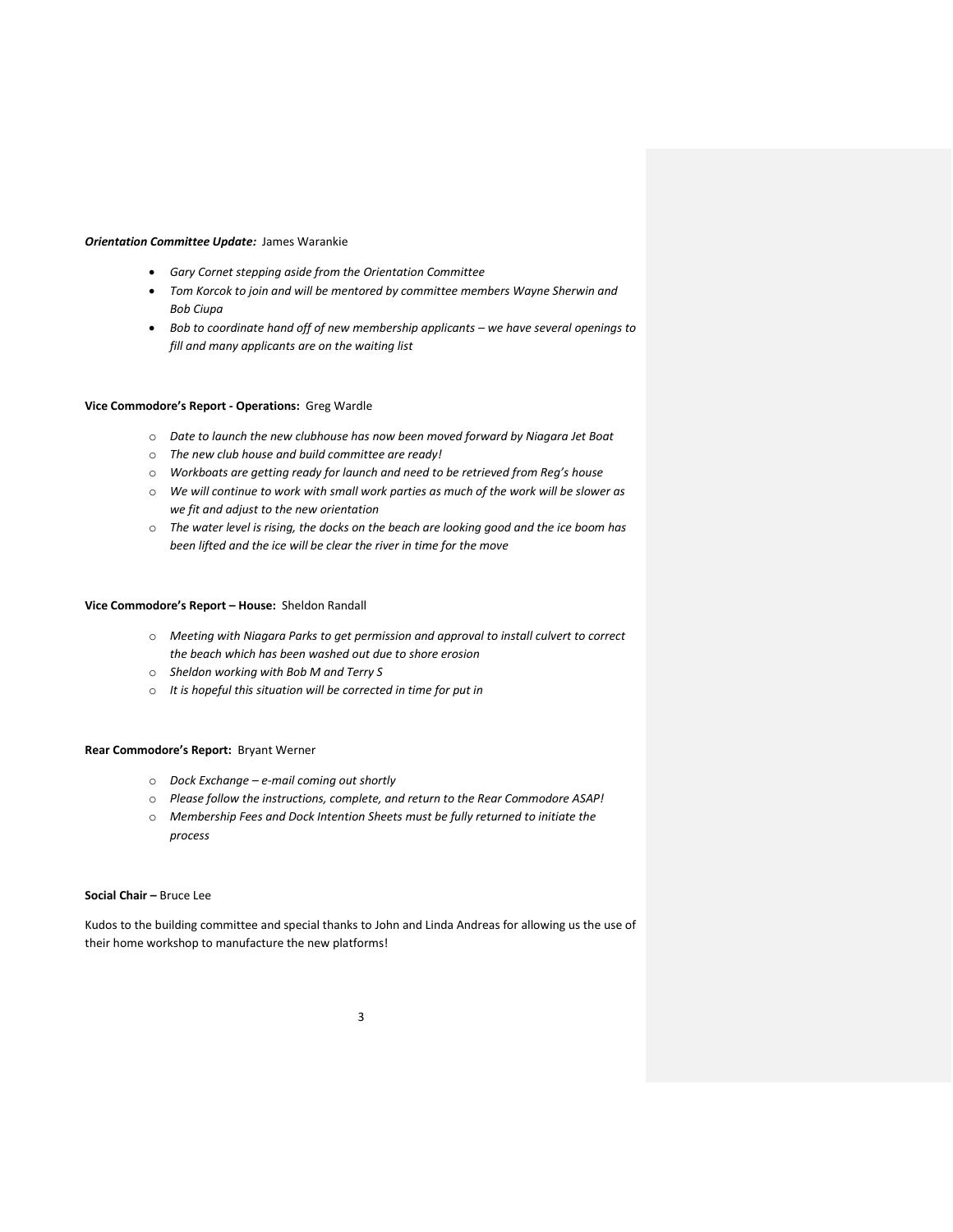- *Great News – PUB NIGHT!* 
	- o *April 8, 2022 – Niagara Brewing Company – make your calendars!*
	- o *Thank you to our hosts Dino and Sherry DiCenzo*
- *SAILPAST*
	- o *We need 15 volunteers please*
	- o *date TBD*
	- o *Please contact Bruce Lee [blee38p@outlook.com](file:///C:/Users/Chris%20Tufnell/OneDrive/Desktop/blee38p@outlook.com)*
- *Fishing Derby & Pig Roast – are planned but need to be scheduled – more to follow*
- *COMMODORE'S BALL – Club Roma, November 12th, mark your calendars!*

# **Reminder to all members – for planning purposes, it is very important to respond to all club punch bowl invitations/RSVP.**

### **Dock Captain – Harvey Freel**

- *Everything is good and ready…water is rising nicely*
- *New members – get chest wadders*

# **Fleet Captain – Jon Lelie**

- *Working on a reciprocal cruise with the Lakeshore Yacht Club*
- *Reciprocal Policy and Reciprocal List of clubs coming soon*
- *If you are planning on cruising this season, please contact Jon for assistance with reservations*

### *Comment*

*Jasper – consideration should be given limiting guests or waiting first until the new clubhouse if fully completed before excepting guests*

### **Safety Chair – James Warankie**

• *We are looking for a new Safety Chair – if you are interested, please contact James*

# *Bob Ciupa*

- *Put In and Take Out are two of the most dangerous club activities*
- *Safety is our number 1 priority*
- *Do not wear Chest Waders on the complex…if you fall in it is very difficult to get out*
- *Be mindful of heavy equipment – only one dedicated member to give operator direction*
- *Water is cold…dress appropriately and use a lanyard to secure your hand tools*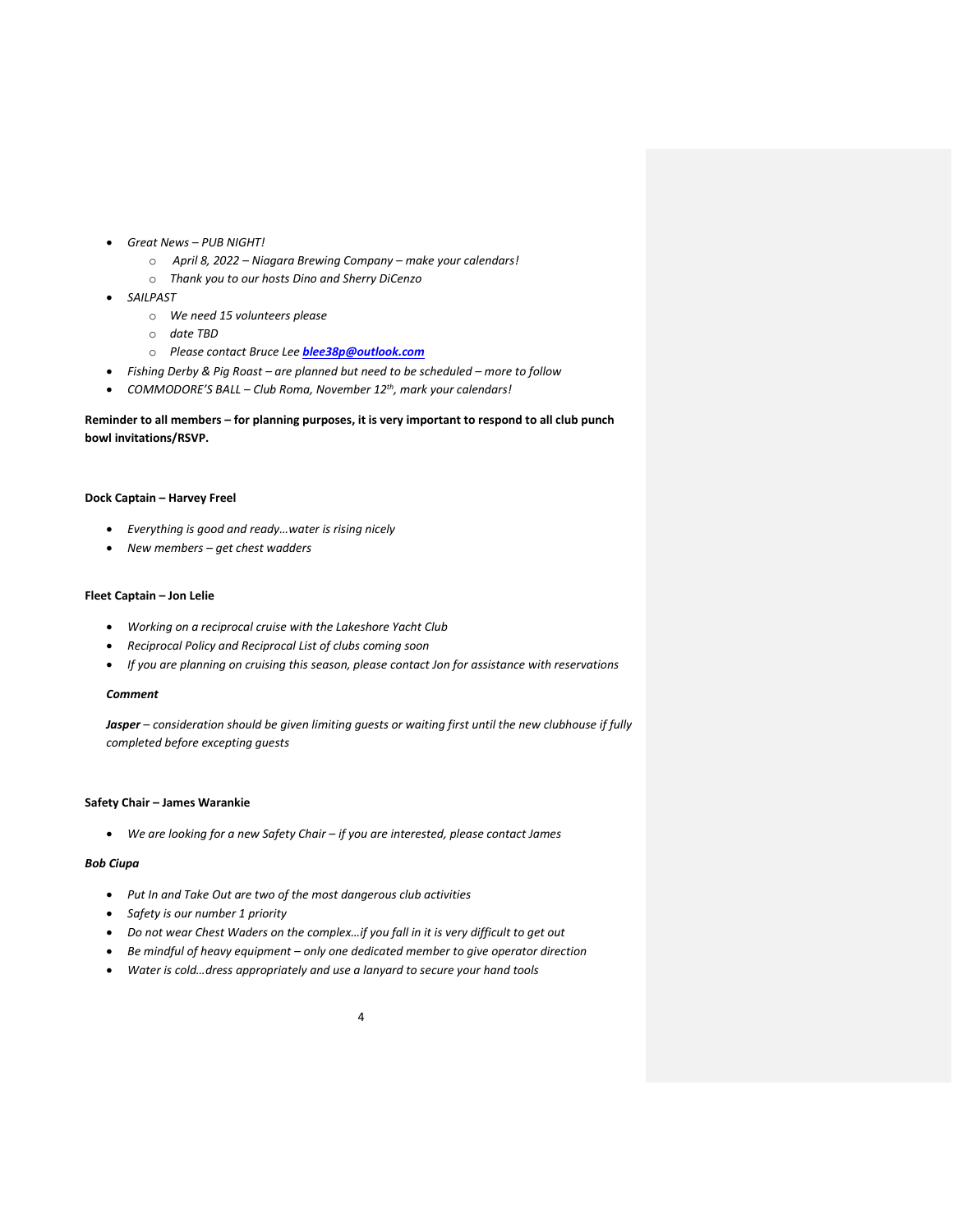*Wayne – the safest and best view to observe the new build launch is from a top at the back of the Anglican church.* 

### **Projects - New Building Committee Update –** Dan Grignon

- *Tremendous effort everyone!*
- *So many people…so much work…very impressive*
- *We are on budget…may come in slightly under due to the amount of volunteer labour*
- *Interior walls nearing completing, to be followed by the ceiling*
- *Flooring, the complete kitchen installation and garage doors (with openers) still to be completed*
- *Decking is now completed…a 600sqft increase!*
- *Should you have any questions/comments, please send them to me [dan.grignon@gmail.com](mailto:dan.grignon@gmail.com)*

### **Questions**

**Bob C –** Do we have a location for the Commodore's Wheel?

**Dan/Chris –** Yes, opposite side to where the electronics rack is being located

# **New Build Budget Motion to complete project –** Lorne Bjorgan

*I would like to make a motion to approve an additional \$10,000.00 in necessary capital spending to cover our currently known and estimated future costs.* 

### **Background**

- The membership passed a motion a few months ago to allow \$10,000.00 towards nonbuilding fund budget *items, such as the new awning etc.*
- *The awning was \$18,700.00, leaving us \$8,700 short with approved spending.*
- *We can afford it; we just need the approval of the membership.*
- *Once the full project is complete, any surplus funds will be transferred back to our reserve account.*

### *Motion to Move made by: Bob Ciupa Seconded by: Keith Walsh*

*Motion Passed*

### **Honourary Membership Motion for Reid and Ester Cooke** – James Warankie

- Longer standing and active contributing members our club's chaplain
- Exceed the requires for this honour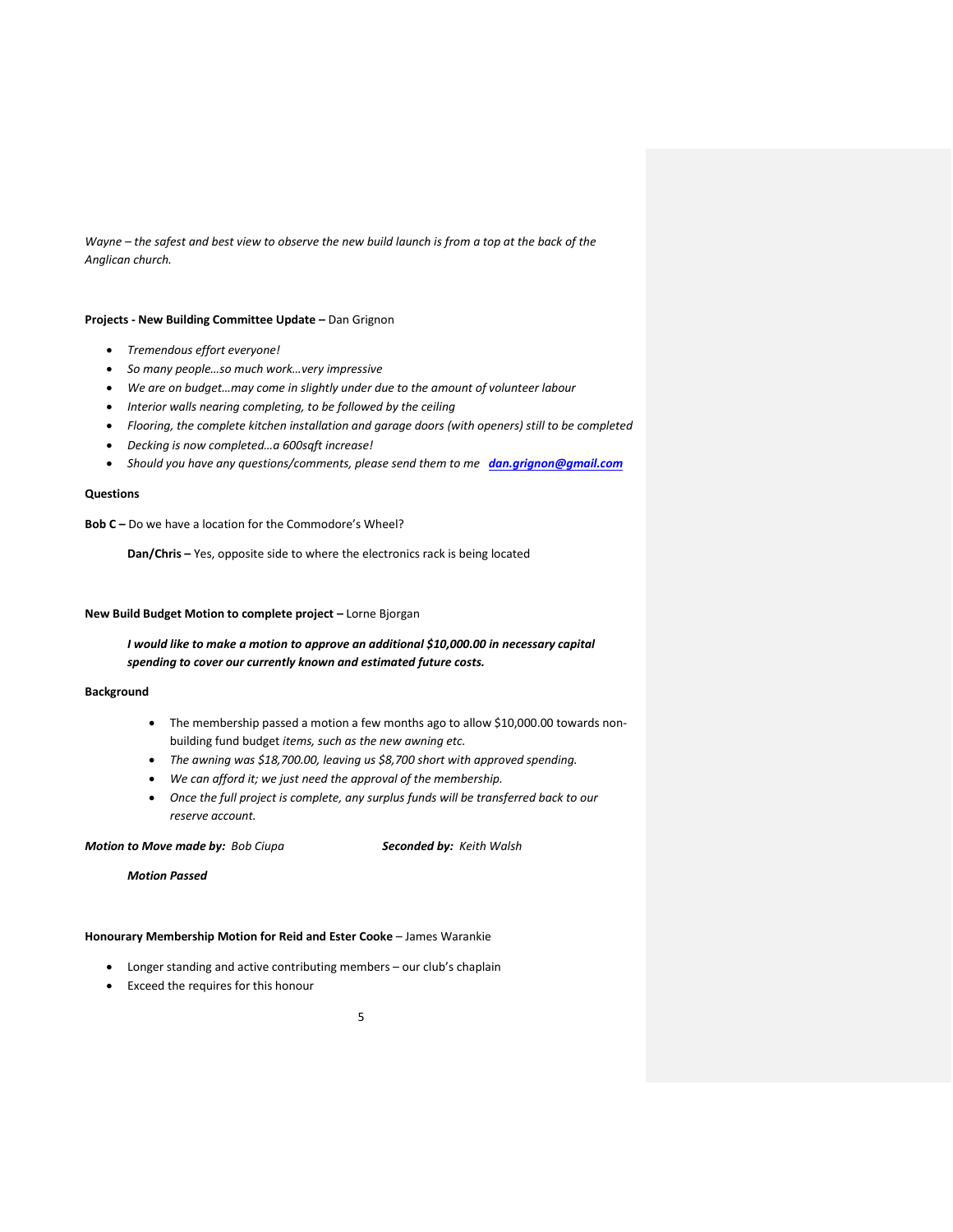#### *Motion to Move made by: Wayne Sherwin Seconded by: Bob Ciupa*

*Motion Passed*

**Old Business –** Bob Cuipa

### **CURRENT**

2.08 **"Dock Holder"** means a **Member** who has reached position #1 on the **Dock Hopper's List**, has been offered, accepted and been issued a dock or mooring that, with annual Notice of Intention to the Rear Commodore, becomes the **Member's** permanent dock or mooring unless the **Member** enters the **Dock Posting Process.**

2.22 **"Member Not in Good Standing**" means a **Member** who has all boating, voting, access to club facilities and other benefits of **Membership** suspended **under Article 20**;

2.23 **"Member Not in Good Standing**" means a **Member** in arrears for fees and/or **Mandatory Hours**;

15.04 The **Dock Posting Process** proceeds as follows:

- (a) pursuant to Article 14.05, a **Dock Holder** shall advise the Rear Commodore of the **Member's** intentions regarding their assigned dock or mooring ball by filing a Dock Intention Sheet by the prescribed time;
- (b) if the **Member** advises that they are giving up their dock or mooring ball and the dock or mooring ball is not to be used again by that **Member**, that dock or mooring ball shall be listed in the **Dock Posting Process** for re-assignment;
- (c) in the Spring and Fall a list of available docks or mooring balls shall be posted and circulated to the **Members**;
- (d) **Dock Holders** may bid for an available dock or mooring ball within the time specified by the Rear Commodore
- (e) allocations are based on **Seniority**;
- (f) any dock or mooring ball becoming vacant as a result of said allocation is then assigned to those to be listed for the next round of bidding;
- (g) bidding will continue in subsequent rounds until no **Dock Holder** bids on the remaining available docks or mooring balls;
- **(h)** the remaining available docks and mooring balls are then offered to the **Dock Hoppers** as prescribed in Article 15.03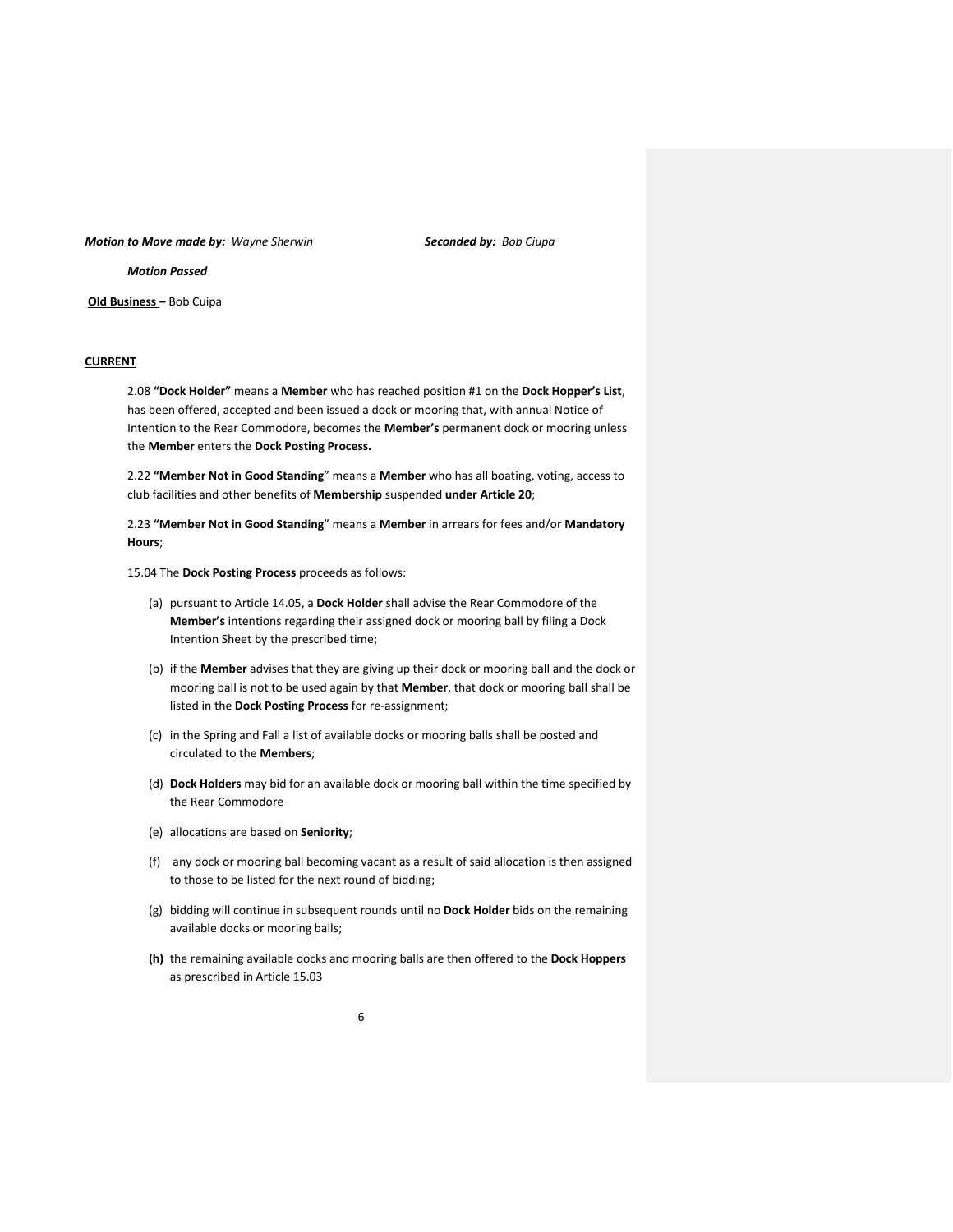### **PROPOSED**

2.08 **"Dock Holder"** means a **Member** who has reached position #1 on the **Dock Hopper's List**, has been offered, accepted and been issued a dock or mooring that becomes the **Member's** permanent dock or mooring unless the **Member** enters the **Dock Posting Process.**

2.22 **"Member Not in Good Standing**" means a **Member** who has all boating, voting, access to club facilities and other benefits of **Membership** suspended under **Article 20,** or for arrears for fees and/or **Mandatory Hours**; - (mutatis mutandis)

15.04 The **Dock Posting Process** proceeds as follows:

- (i) if the **Member** advises the Rear Commodore in writing that they are giving up their dock or mooring ball and the dock or mooring ball is not to be used again by that **Member**, that dock or mooring ball shall be listed in the **Dock Posting Process** for re-assignment;
- (j) a list of available docks or mooring balls shall be posted and circulated to the **Members**  once per year;
- (k) **Dock Holders** may bid for an available dock or mooring ball within the time specified by the Rear Commodore;
- (l) allocations are based on **Seniority**;
- (m) any dock or mooring ball becoming vacant as a result of said allocation is then assigned to those to be listed for the next round of bidding;
- (n) bidding will continue in subsequent rounds until no **Dock Holder** bids on the remaining available docks or mooring balls;
- (o) the remaining available docks and mooring balls are then offered to the **Dock Hoppers** as prescribed in Article 15.03.

### *Question*

### *Kim Robertson Woods – I thought the club owned the docks, not the members?*

*James – Yes, that is correct. These amendments are a clarification. Members only "own" the spot, not the physical property. You can only lose your dock if you don't pay, or you give it up*

# *Motion Passed*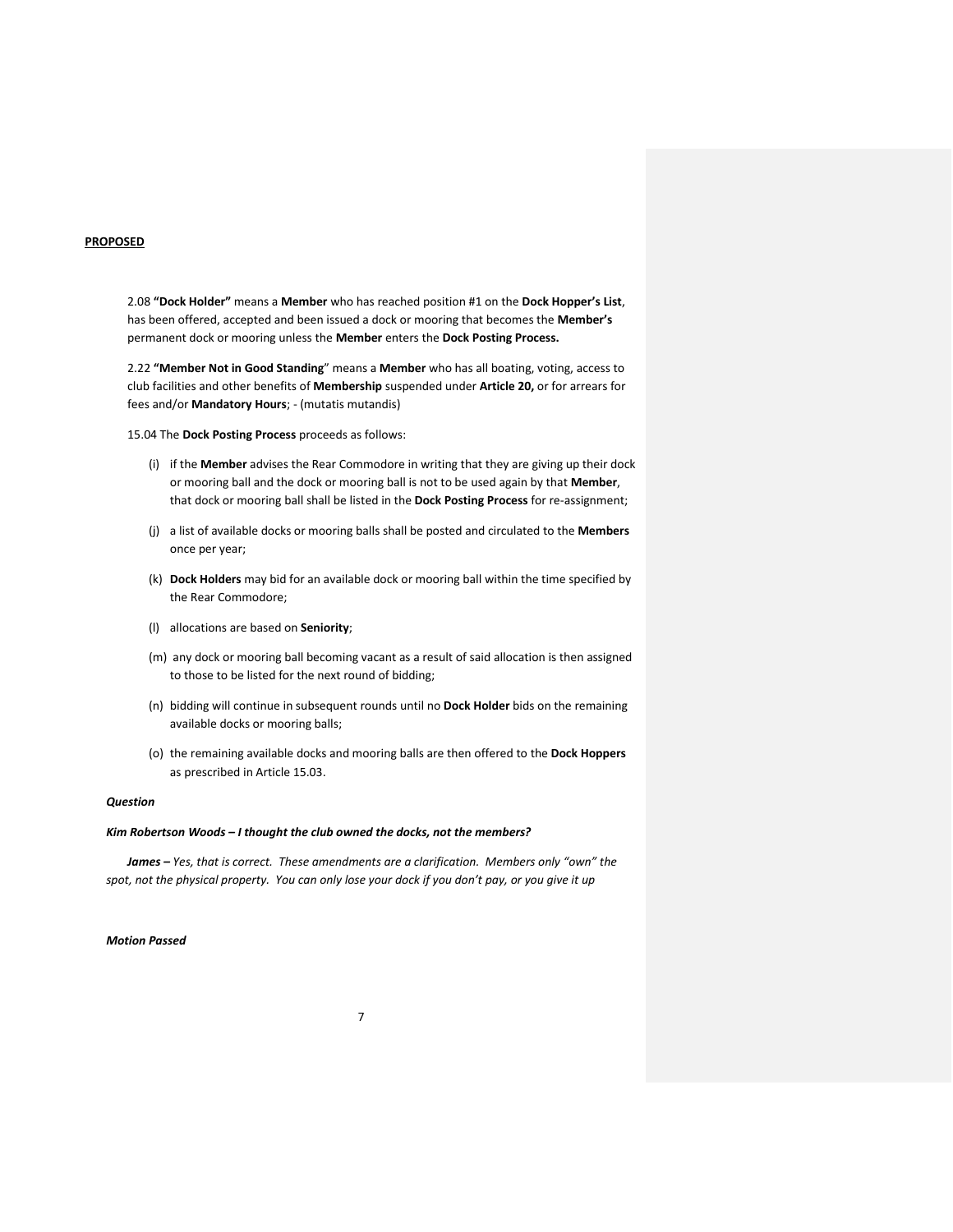### **New Business –** Bob Cuipa

### **1. NOTICE OF MOTION -** a few cosmetic amendments

### **Current**

**2.33** "Spouse" means a person legally married or in a common-law relationship (as defined by the Family Law Act of Ontario or any successor legislation), with a Member in Good Standing.

**2.34** Work Captain - is any member designated to accept responsibility to undertake, organize, recruit help, supervise and complete any task needed for the maintenance and/or operation of the club.

**6.02** Individual members of the Bridge shall include the Commodore, Vice-Commodore, Rear Commodore, Secretary, Treasurer, and such other Officers as may be established by the Membership from time to time.

### **Proposed**

**2.33** "Spouse" means a person legally married to, or in a common-law relationship (as defined by the Family Law Act of Ontario or any successor legislation) with, a Member in Good Standing. (adds the word "to," after "married")

**2.34** Work Captain - means any member designated to accept responsibility to undertake, organize, recruit help, supervise and complete any task needed for the maintenance and/or operation of the club. (changes "- is" to "- means" for consistency) **6.**02 Individual members of the Bridge shall include the Commodore, Vice-Commodore - Operations, Vice-Commodore - House, Rear Commodore, Secretary, Treasurer, Past Commodore and such other Officers as may be

established by the Membership from time to time. (adds Vice-Commodore